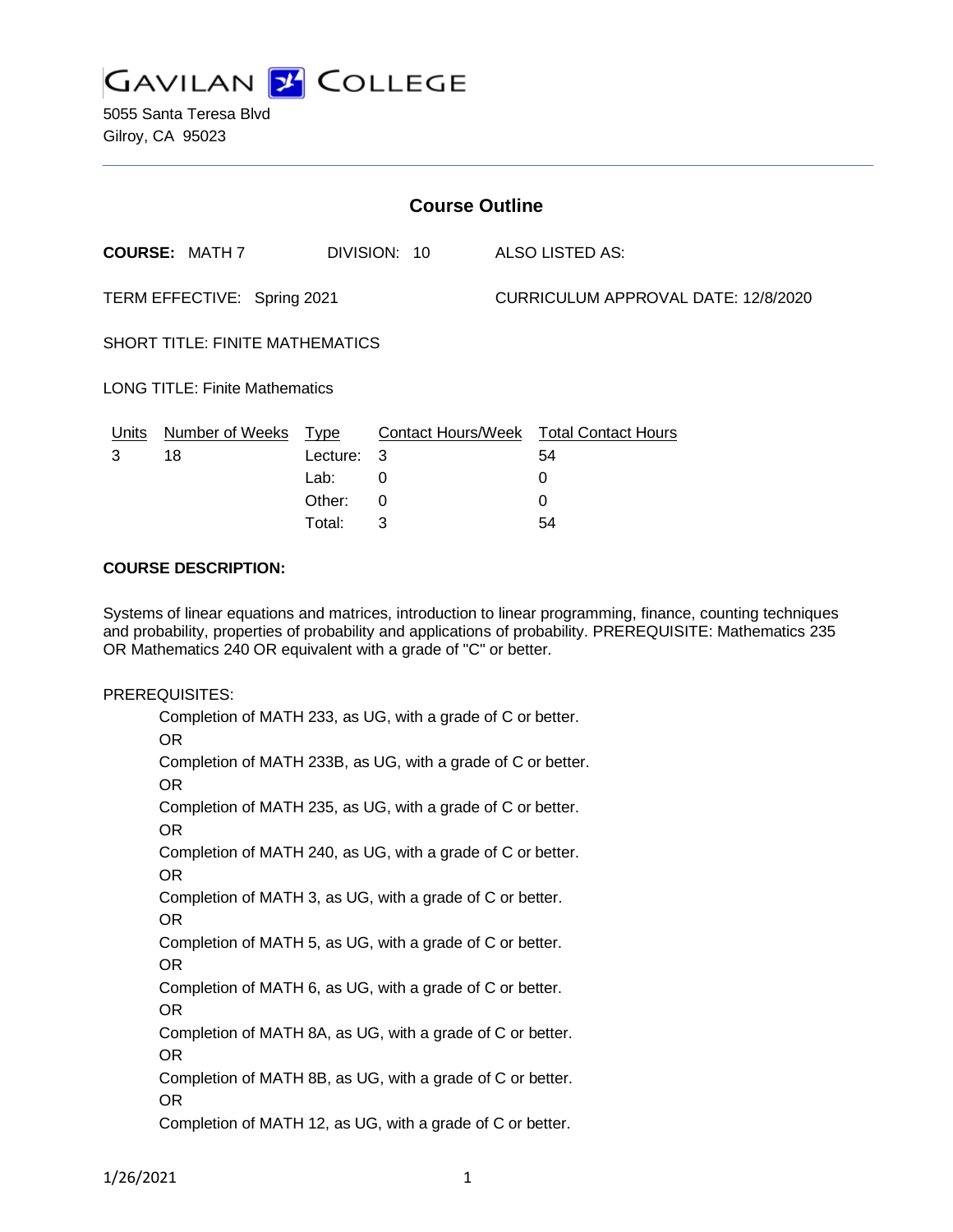OR Completion of MATH 14, as UG, with a grade of C or better. OR Completion of MATH 1A, as UG, with a grade of C or better. OR Completion of MATH 1B, as UG, with a grade of C or better. OR Completion of MATH 1C, as UG, with a grade of C or better. OR Score of 33 on Intermediate Algebra OR Score of 13 on Pre-Calculus OR Score of 2700 on Accuplacer Math OR Score of 2600 on MM CCCApply Math OR Score of 2600 on MM Placement Tool Math

### COREQUISITES:

CREDIT STATUS: D - Credit - Degree Applicable

### GRADING MODES

L - Standard Letter Grade

REPEATABILITY: N - Course may not be repeated

### SCHEDULE TYPES:

- 02 Lecture and/or discussion
- 05 Hybrid
- 71 Dist. Ed Internet Simultaneous
- 72 Dist. Ed Internet Delayed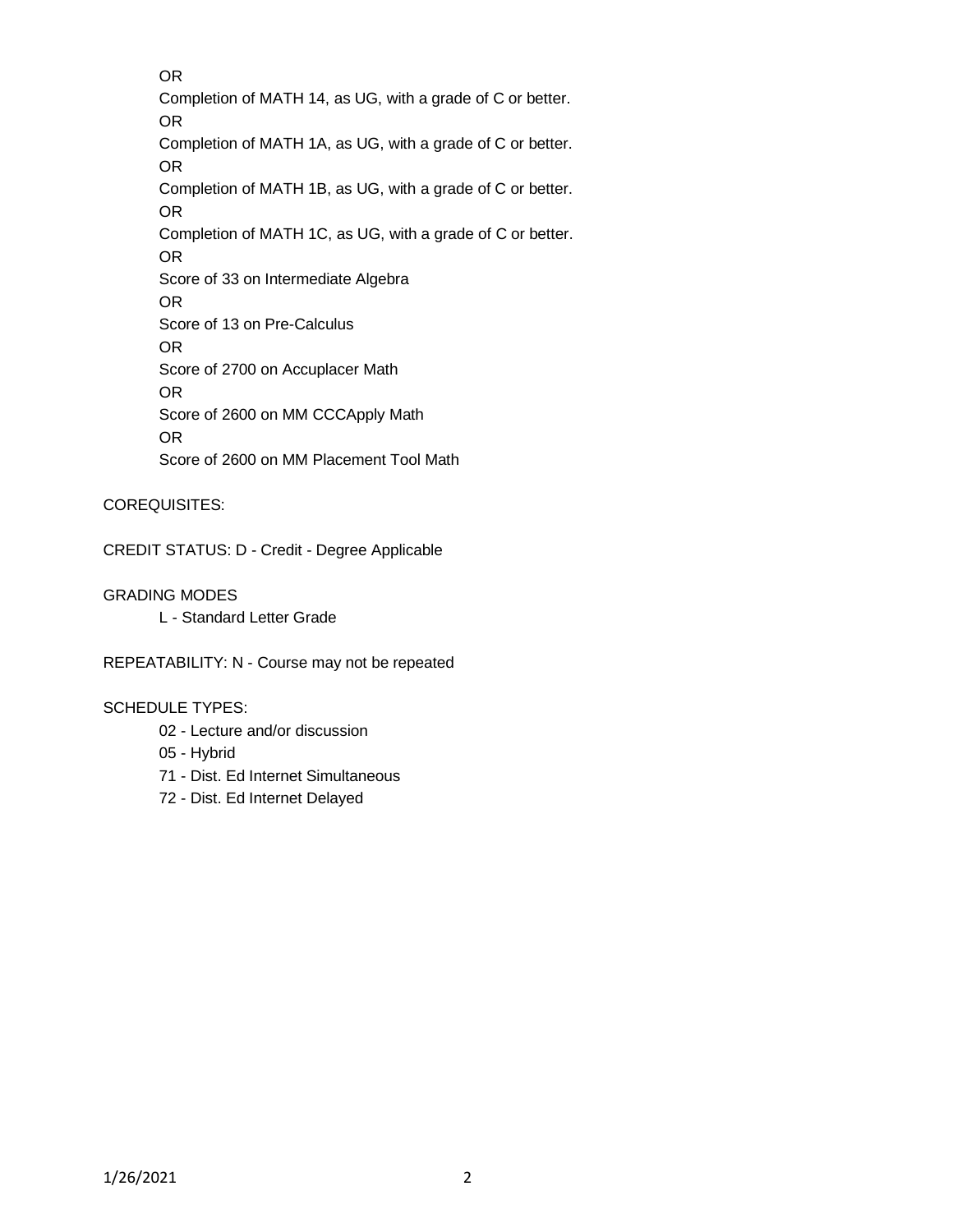### **STUDENT LEARNING OUTCOMES:**

1. Demonstrate proficiency in using rectangular coordinates, graphing linear equations in two variables, applying linear equations to determine break-even point, and market price for supply/demand equations and other applications found in business and social science.

Measure of assessment: Homework, small group assignments, exams

2. Solve systems of equations using substitution, elimination, and matrix methods. Solve application problems.

Measure of assessment: Homework, small group assignments, exams

3. Demonstrate skills in basic matrix algebra to include addition, subtraction, multiplication and with a calculator.

4. Apply a geometric approach (graphing) to solve linear programming problems limited to two variables. Solve application problems.

Measure of assessment: Homework, small group assignments, exams

5. Apply the Simplex Method (matrix method) to solve linear programming (maximization and minimization) problems in standard form. Solve application problems.

Measure of assessment: Homework, small group assignments, exams

6. Demonstrate skill in solving finance problems to include simple interest, compound interest, ordinary annuities, future value, sinking funds, and amortization. Solve application problems related to topics mentioned above.

Measure of assessment: Homework, small group assignments, exams

7. Use properties of sets, the Multiplication Principle, combinations, permutations, and other counting techniques to determine probability. Use/ apply DeMorgan's laws. Determine the conditional probability of an event. Solve application problems.

### **CONTENT, STUDENT PERFORMANCE OBJECTIVES, OUT-OF-CLASS ASSIGNMENTS**

Curriculum Approval Date: 12/8/2020

### **DE MODIFICATION ONLY**

6 Hours

CONTENT: Content: Introduction, rectangular coordinates, equations of lines and applications: Breakeven analysis, and other applications found in business and social science. Use the calculator to find the linear equation that best fits a set of data. Exponential and logarithmic functions and their applications. STUDENT PERFORMANCE OBJECTIVES (SPO): Graph a Linear equation, Determine the equation of the line given certain characteristics, distinguish the difference

between coincident, parallel, and perpendicular lines from their equations. Apply

linear models to predict outcomes, find break-even point, calculate the market

price, and other applications found in business and social science. Apply exponential graphs and functions to problems in business and social science.

OUT-OF-CLASS ASSIGNMENTS: Problems from book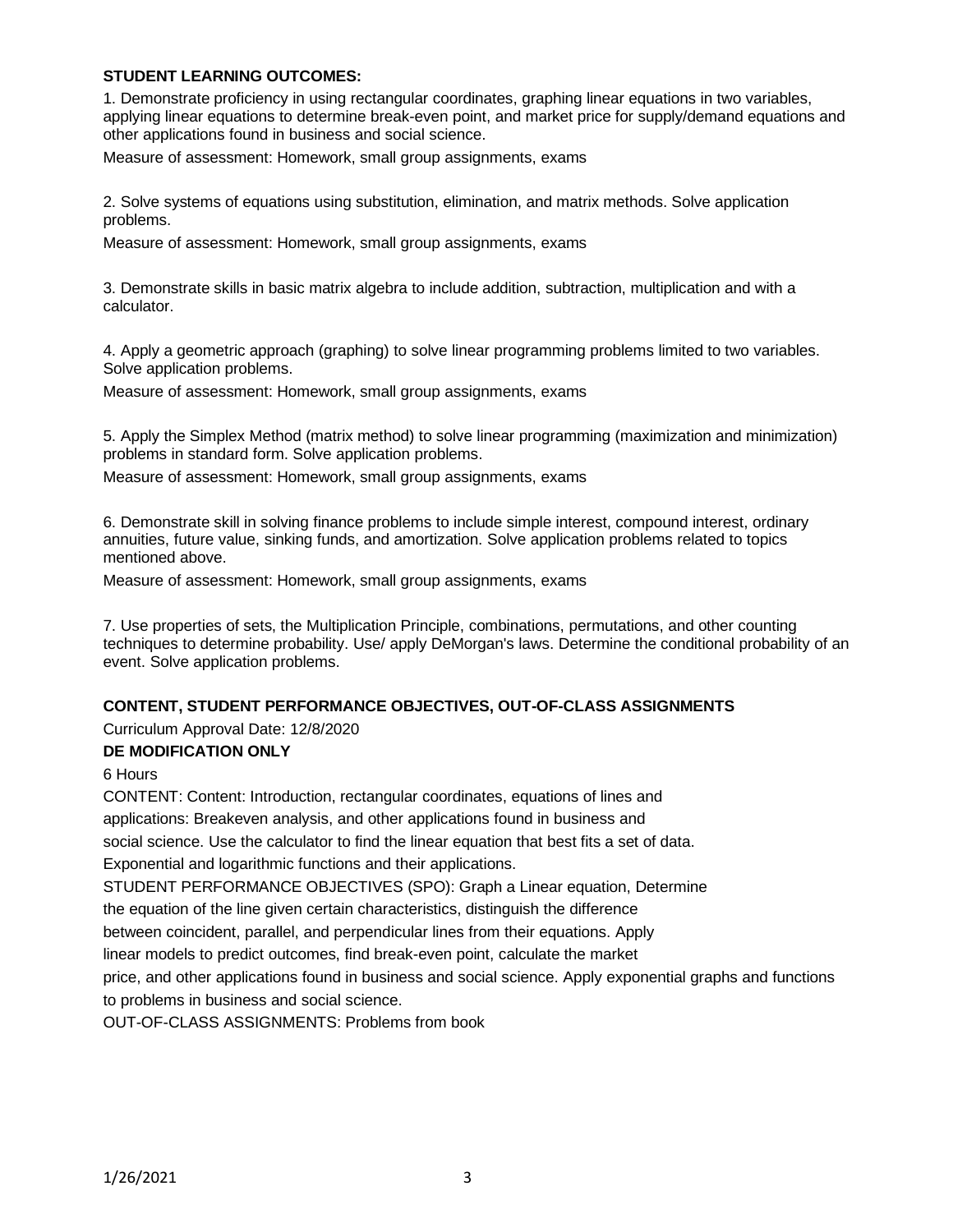# 6 Hours

CONTENT: Solving systems of equations using substitution, elimination and matrix methods (e.g. Gauss-Jordan) Do application problems.

SPO: Solve systems of linear equations using substitution, elimination, and matrix methods. Employ these skills to set up and solve a variety of application problems, including supply/demand analysis, profit/loss and breakeven analysis. 6 Hours

CONTENT: Operations with matrices (Scalar multiplication, addition, subtraction, and multiplication with applications. Inverse of a matrix, Solving systems of equations using inverses. Selected applications from Crytography.

SPO: Demonstrate skill in the addition, subtraction, and multiplication of matrices. Employ these skills in solving application problems.Demonstrate skill in computing the multiplicative inverse of a square matrix (if one exists.)

Apply this skill to solve certain systems of linear equations. Use inverses to encode and decode cryptic messages, calculate production levels using a Leontief Model.

OUT-OF-CLASS ASSIGNMENTS: Review vocabulary, Rules, do assigned problems 3 Hours

CONTENT: Solve systems of linear inequalities, solve linear programming problems using a geometric approach (graphing), application problems.

SPO: Solve systems of linear inequalities by graphing. Utilize this skill to solve linear programming problems in two variables. Translate application problems into algebraic form and then solve.

OUT-OF-CLASS ASSIGNMENTS: Written homework, small group assignment to solve challenging application problem.

# 6 Hours

CONTENT: Introduction to the Simplex Method (Matrices) for solving linear

programming problems. Solving standard maximization problems, Duality Principle

to solve standard minimization problems, solving problems with mixed

constraints. Application problems:

SPO: Distinguish between linear programming problems in standard form and those

that are not. Solve standard maximization problems. Use the Duality Principle to

solve standard minimization problems. Solve non-standard problems. Determine

when a problem has no feasible solution and when a problem has no optimum solution. Solve application

problems. Solve linear programming problems in at least three variables.

OUT-OF-CLASS ASSIGNMENTS: Assignment: Review of vocabulary, solution techniques,

written homework, small group challenging problem, review for future exam.

9 Hours

CONTENT: Solving problems with simple interest, compound interest, ordinary

annuities, sinking funds, present value using both the formulas and the

calculator. Prepare an amortization table with/without the use of technology.

SPO: Apply various formulae and use the calculator to compute simple interest,

compound interest, effective rate of interest, present values, annuities, sinking funds. Calculating

the payment for an amortized loan. Compare mortgages. Calculate the balance on an amortized loan.

OUT-OF-CLASS ASSIGNMENTS: Review vocabulary, formulae. Written homework, small

group problems. Written homework, small group assignment to prepare an extensive

Amortization table using either graphing calculator or spreadsheet.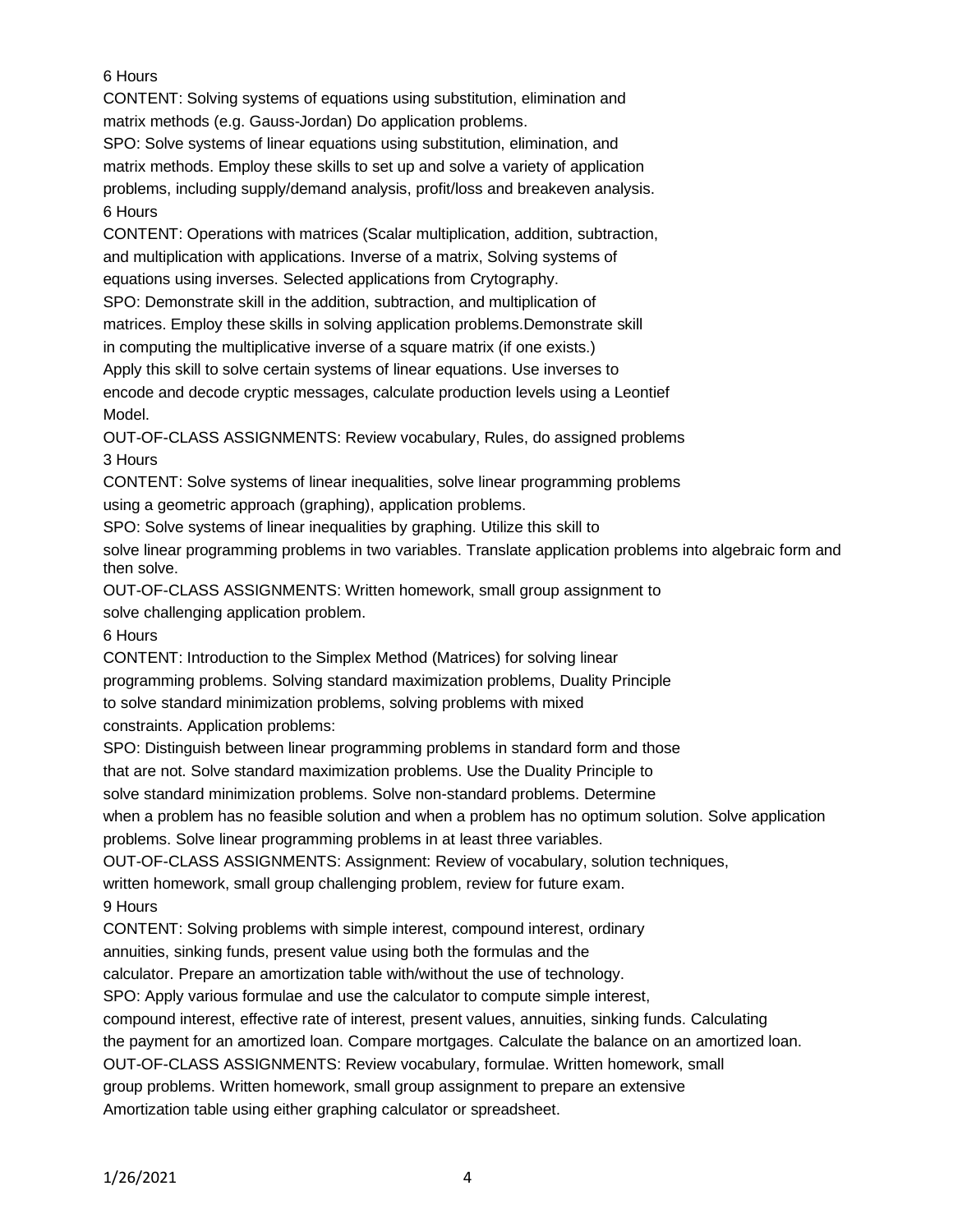6 Hours

CONTENT: Vocabulary of sets, basic set operations, number of elements in a set,

applications. Multiplication Principle, combinations, permutations, applications.

SPO: Demonstrate skill in using basic set operations of union,

intersection, and complement. Recall the Counting Formula and employ it to

calculate the number of elements in certain sets. Solve application problems asking for the number of elements is certain sets using Venn Diagrams, the

counting formula, and set operations. Apply the Multiplication Principle, combinations, permutations to determine the number of elements in a set(or the number of possible outcomes of an experiment.)

OUT-OF-CLASS ASSIGNMENTS: Written homework, small group problems.

9 Hours

CONTENT: Sample spaces and the assignment of probability, properties of the probability of an event, probability problems using counting techniques.

SPO: Calculate the sample space for an experiment. Assign the probability to selected events related to the experiment.

OUT-OF-CLASS ASSIGNMENTS: Written homework, small group problems.

2 Hours

CONTENT: Final Exam: Comprehensive: Problems are selected to represent

# **METHODS OF INSTRUCTION:**

Instruction is by lecture, class discussion, lecture demonstration, small group problem solving, and homework.

### **OUT OF CLASS ASSIGNMENTS:**

Required Outside Hours: 108

Assignment Description:

1. Regularly assigned homework that requires students to analyze and study pertinent text material, solved examples and lecture notes.

2. Regularly assigned homework that requires students to apply the principles and skills covered in class by solving related problems.

# **METHODS OF EVALUATION:**

Writing assignments Percent of total grade: 10.00 % Out-of-class projects. Problem-solving assignments Percent of total grade: 10.00 % Homework, quizzes. Objective examinations Percent of total grade: 80.00 % In-class written exams.

# **REPRESENTATIVE TEXTBOOKS:**

Required Representative Textbooks Barnett, Ziegler, Byleen. Required: Barnett, Ziegler, Byleen. Finite Mathematics 13th edition. Pearson 2015. Or other appropriate college level text.. Pearson,2015. ISBN: ISBN-10: 0-321-94552-2